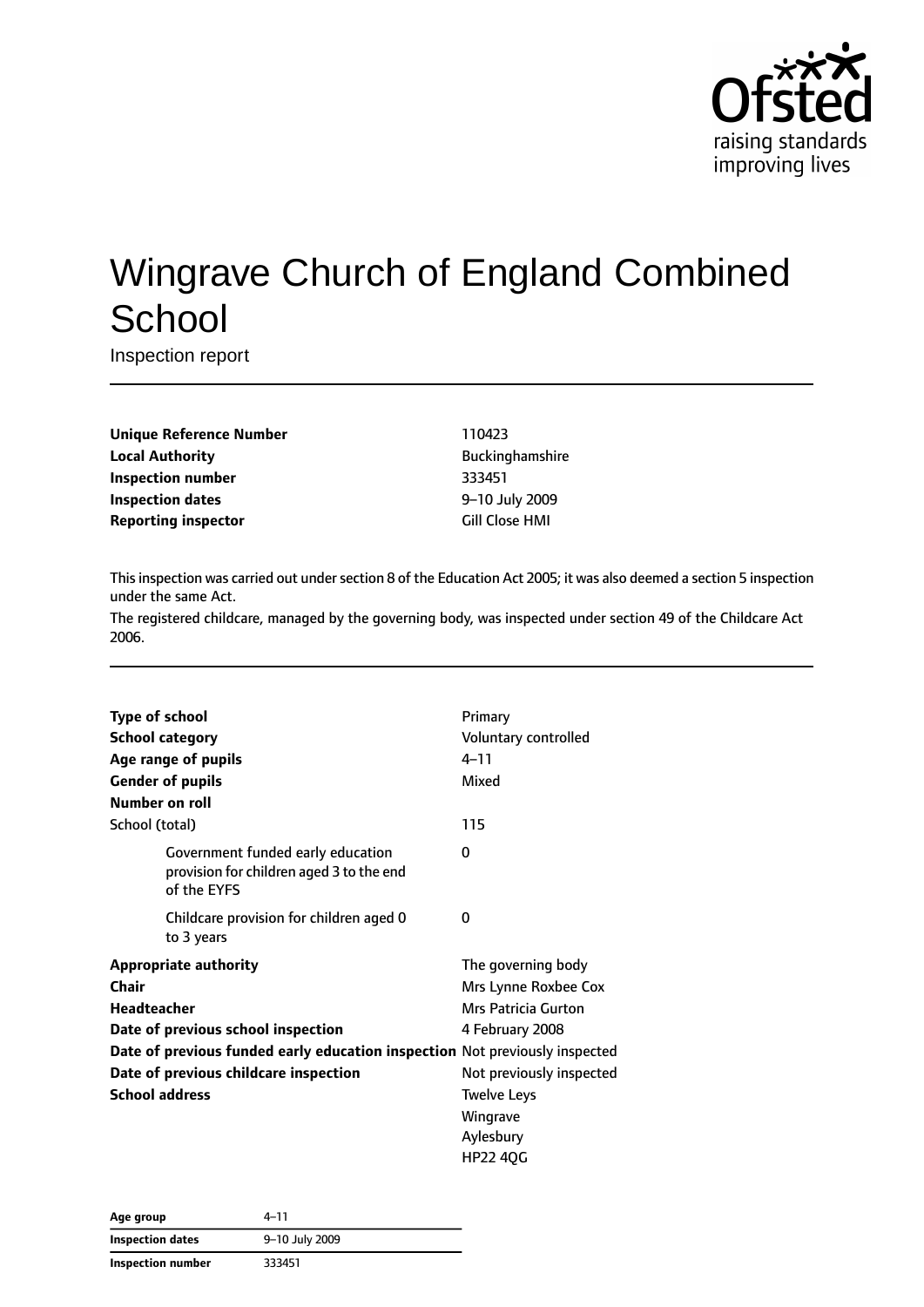**Telephone number** 01296 681436 **Fax number** 01296 681437

| Age group         | 4–11           |
|-------------------|----------------|
| Inspection dates  | 9-10 July 2009 |
| Inspection number | 333451         |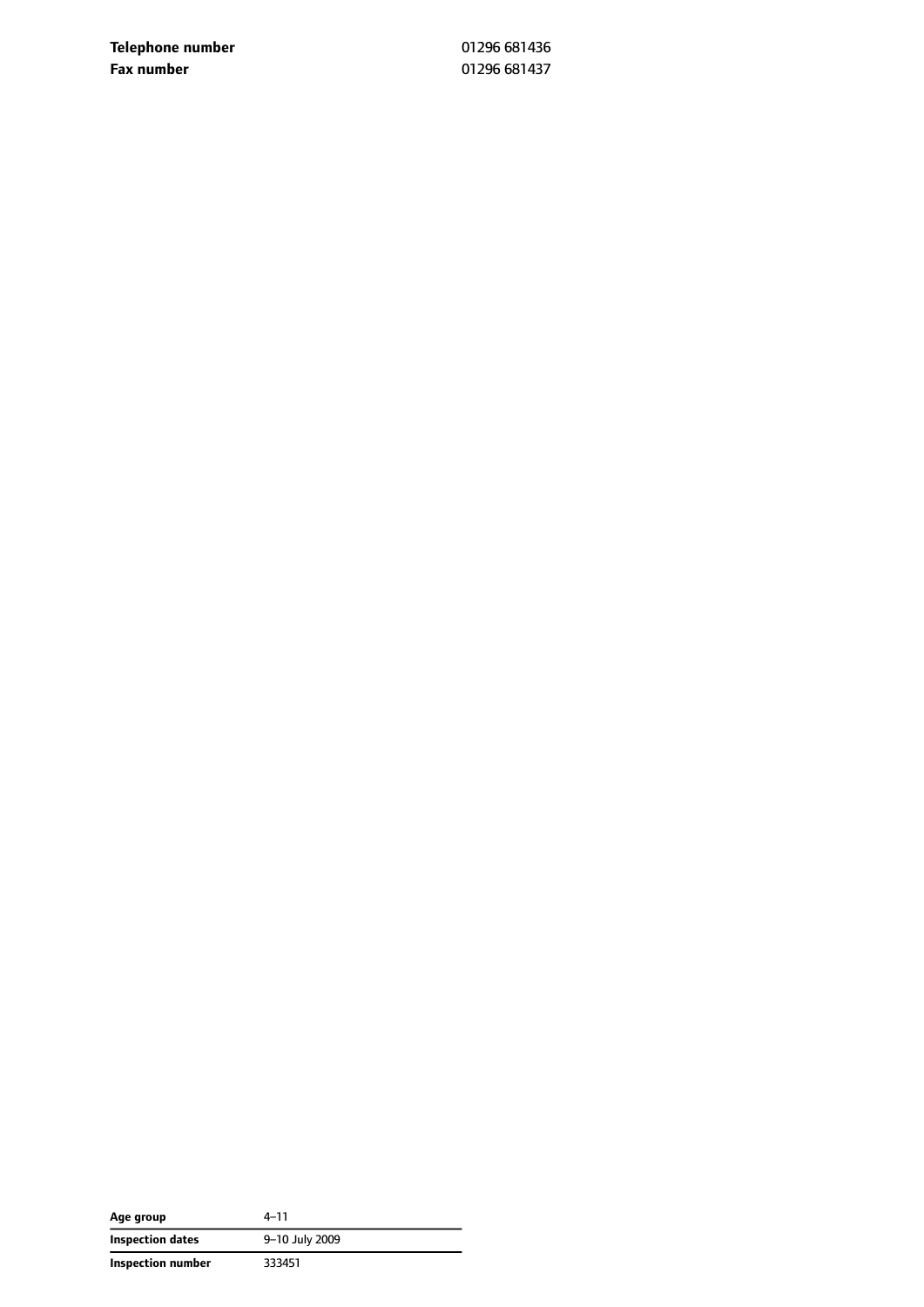.

<sup>©</sup> Crown copyright 2009

Website: www.ofsted.gov.uk

This document may be reproduced in whole or in part for non-commercial educational purposes, provided that the information quoted is reproduced without adaptation and the source and date of publication are stated.

Further copies of this report are obtainable from the school. Under the Education Act 2005, the school must provide a copy of this report free of charge to certain categories of people. A charge not exceeding the full cost of reproduction may be made for any other copies supplied.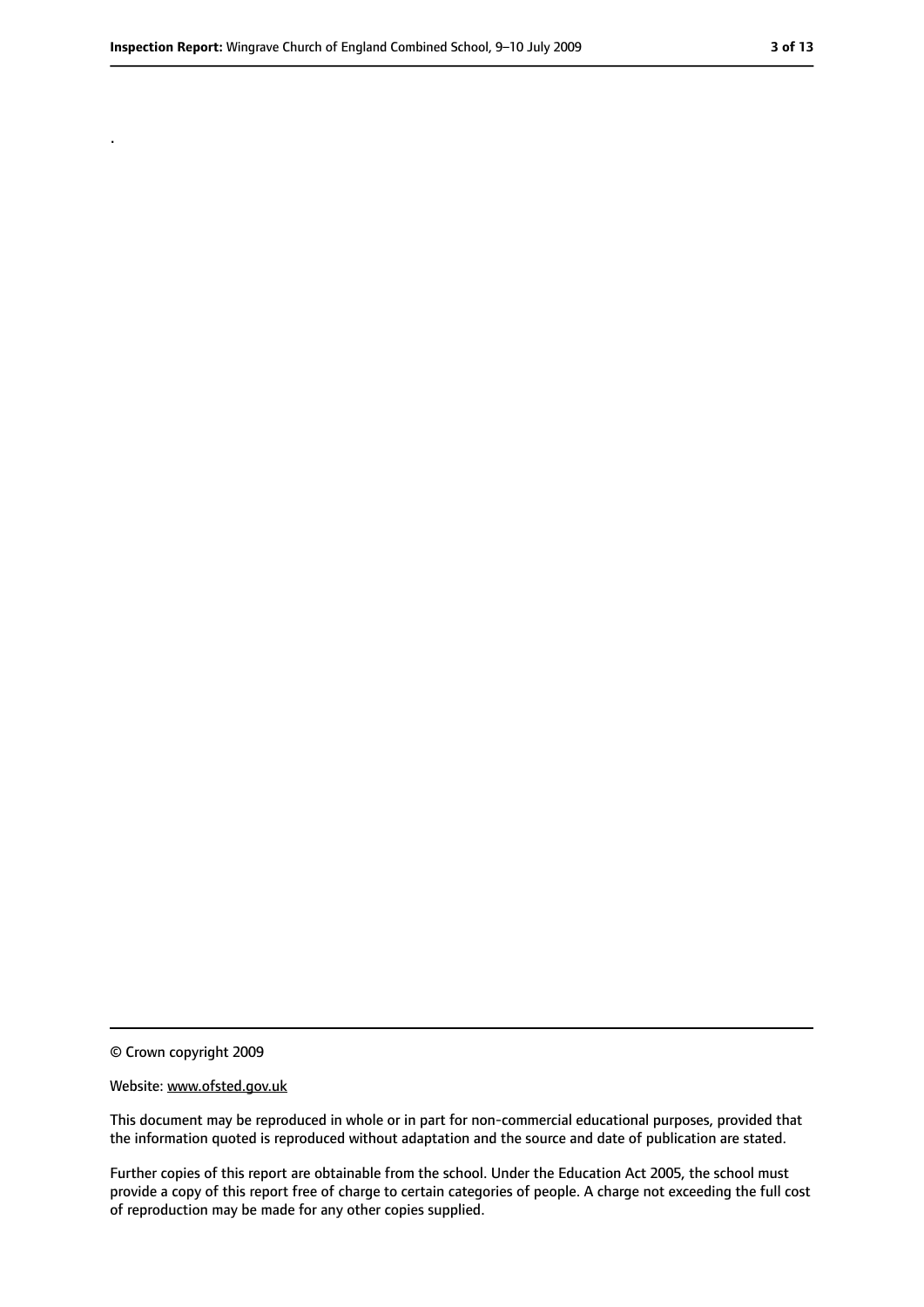# **Introduction**

The inspection was carried out by one of Her Majesty's Inspectors and an Additional Inspector.

### **Description of the school**

This small school serves the villages of Wingrave, Aston Abbotts and Cublington and the surrounding rural area. All pupils are of White British heritage and the proportion with learning difficulties and/or disabilities is below average. A lower proportion than the national average is eligible for free school meals.

When the school was inspected in February 2008, it was judged to require special measures because it provided an unsatisfactory standard of education. It was monitored through visits by one of Her Majesty's Inspectors in each subsequent term. This inspection is the fourth visit. The headteacher has been in post since April 2009, following one year in which an acting headteacher led the school. There have been a number of changes in staff. The school meets the Investors in People standards.

### **Key for inspection grades**

| Grade 1 | Outstanding  |
|---------|--------------|
| Grade 2 | Good         |
| Grade 3 | Satisfactory |
| Grade 4 | Inadequate   |
|         |              |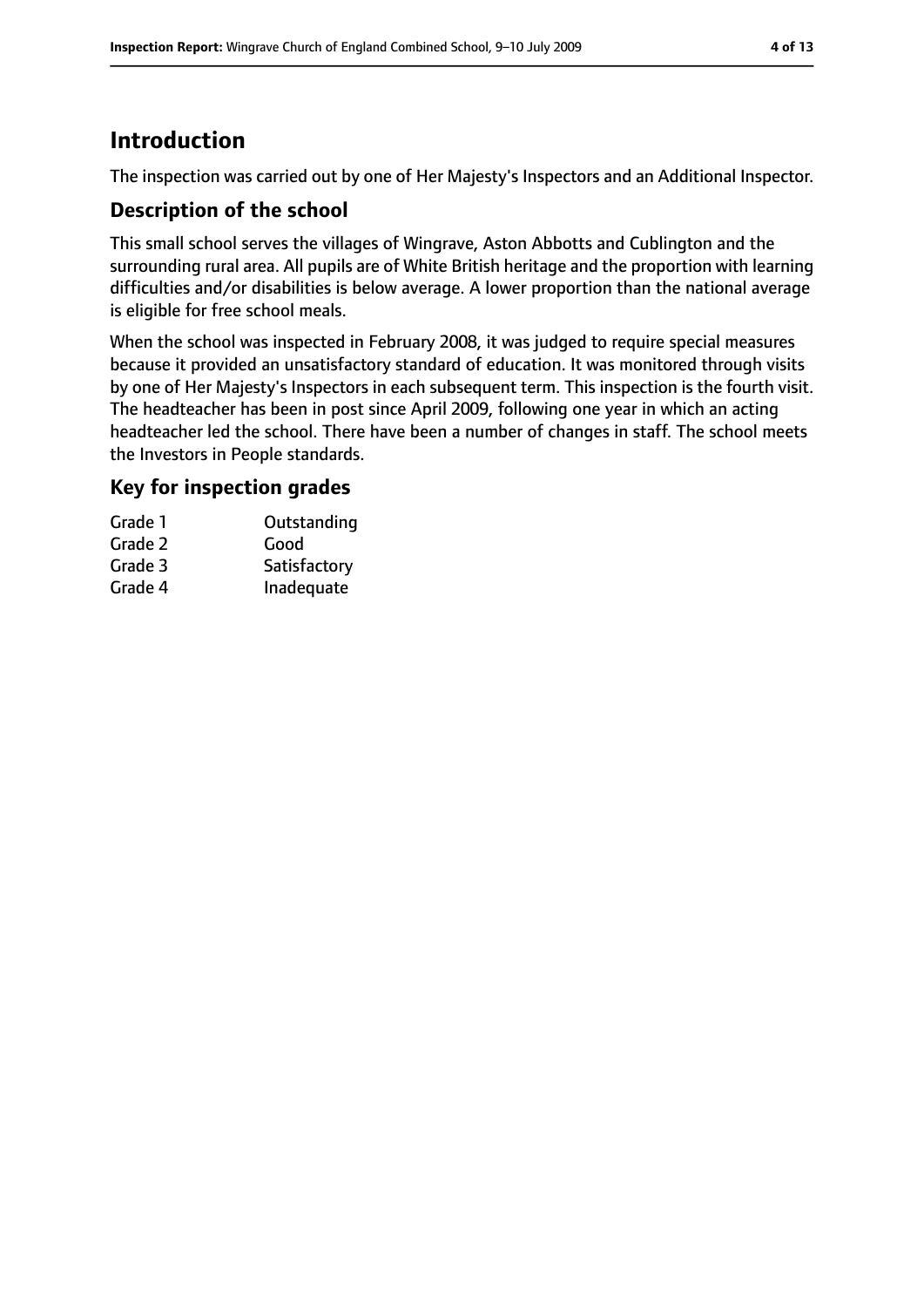# **Overall effectiveness of the school**

#### **Grade: 3**

In accordance with section 13 (4) of the Education Act 2005, Her Majesty's Chief Inspector is of the opinion that the school no longer requires special measures.

Wingrave Church of England Combined School is now providing a satisfactory education. Since the last inspection, pupils' achievement, standards, personal development and well-being have improved. With support from the local authority, the acting headteacher, the headteacher and the senior leaders have made substantial strides forward in all of the areas for improvement identified at the last inspection. Leadership and management are now satisfactory. Parents have confidence in the leadership and the staff work well together, successfully bringing about improvement. Evaluation of the school's strengths and weaknesses is accurate, and planning based on it has begun to broaden to all the areas where it is needed, although this is not systematic.

Pupils make satisfactory progress during each key stage and reach above-average standards by the end of Year 6, having made good progress during their final year. Pupils make better progressin some classesthan others as a result of the differing quality of teaching. Nevertheless, teaching and learning are satisfactory. Teachers give clear explanations, and have good relationships with pupils, who, in response, work conscientiously and make satisfactory progress. In some lessons, pupils work keenly together on interesting and challenging activities which help them learn well. At other times, pupils spend too long listening, or the work is not hard enough for some of them, particularly the higher attainers. A relative weakness in writing that starts in the Early Years Foundation Stage continues throughout later years. The school has recently introduced some changes to improve writing. The curriculum is satisfactory but includes few opportunities to link subjects or for enrichment. The school recognises the need to increase pupils' experience of living in a multicultural society and has appropriate plans to promote community cohesion.

Pupils' personal development and well-being are good. Pupils get on well with each other, behave well and enjoy school. They are well cared for in this happy community, and those who need extra help are well supported. Satisfactory systems are in place for assessing pupils' attainment, setting targets, tracking progress and providing intervention where it is needed, although the accuracy and breadth of assessment are still growing. In some classes, pupils develop independence well through making regular self-assessments against their targets. Nevertheless, pupils are not consistently involved in the frequent assessment of their overall attainment in a way that encourages them to push themselves to do better and make good progress.

The improvements made by the school and the quality of evaluation demonstrate its satisfactory capacity to continue to improve.

# **Effectiveness of the Early Years Foundation Stage**

### **Grade: 3**

Children make satisfactory progress in the Early Years Foundation Stage. They enter the Reception class with skills broadly at levels expected for their age in most areas of learning, but with weaknesses in writing, calculation, and linking sounds and letters. At the end of Reception standards are average overall, although linking sounds and letters, writing and calculating remain relatively weak. Children reach above-average standards in creative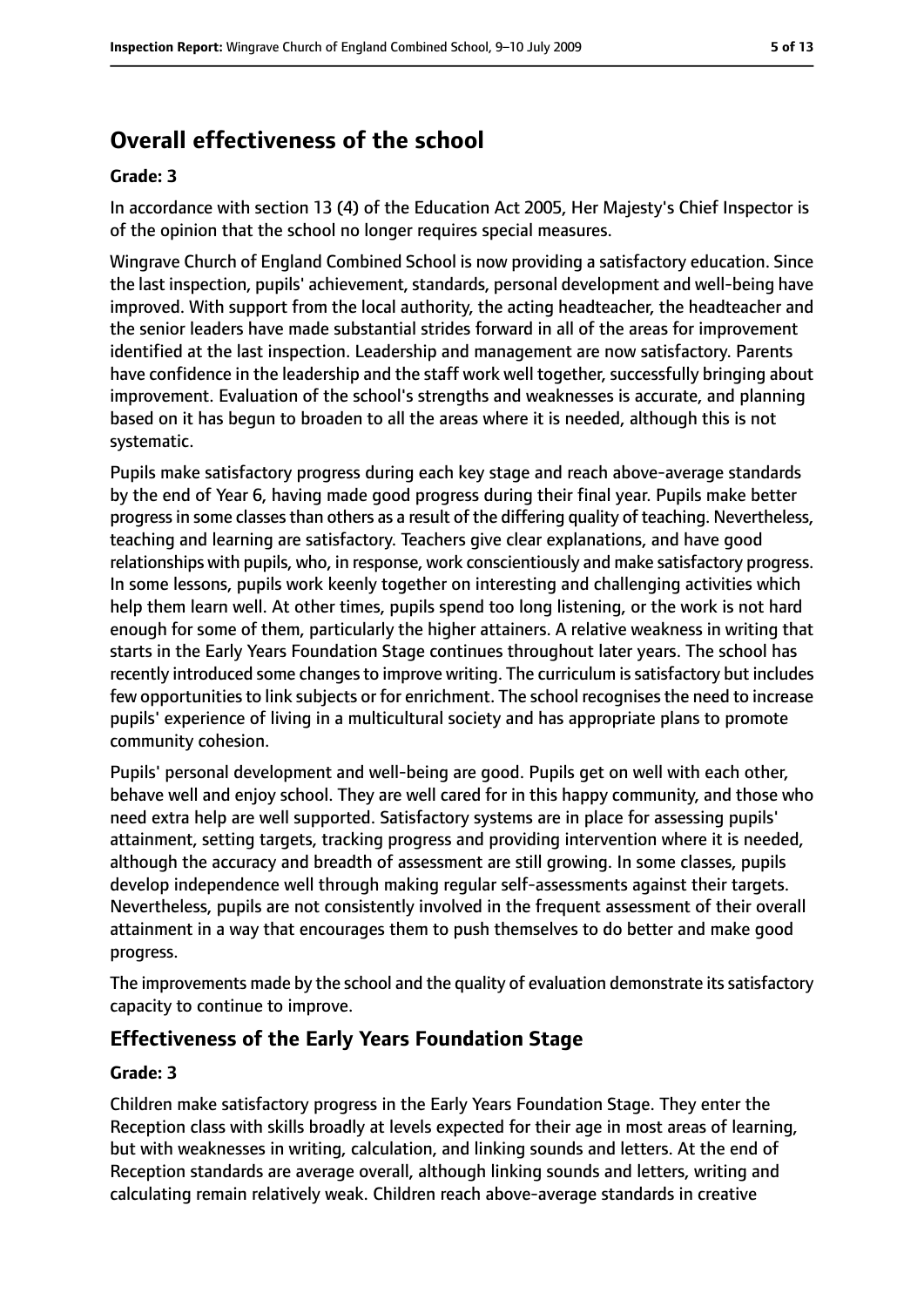development, knowledge and understanding of the world, numbers as labels for counting, shape, space and measures, and emotional development. In order to improve children's progress in reading and writing, letters and sounds are now taught more systematically. Children's personal development is good and they are well looked after.

The quality of teaching, learning and the curriculum is satisfactory. Children are provided with a satisfactory range of activities across all areas of learning. However, the activities are not sufficiently well linked or matched to children's needs to ensure that they are always challenged. This is because, although regular observations and assessments are made, the evidence from these is not always full enough or used well enough in planning. As a result, although the children make sound progress, it is not as good as it could be. The environment is safe and relationships between adults and children are warm and positive. Children cooperate well with one another and are considerate of the needs of others. They enjoy learning and participate enthusiastically in physical and creative activities. Although the outdoor play area allows for free access throughout the day, and children are successfully encouraged to develop a measure of independence, the organisation of activities is not sufficiently purposeful to underpin good learning. The leadership team has identified accurately where improvements need to be made and strong support has been put in place. This is beginning to have a positive impact on both provision and practice. Good relationships are established with parents and carers and there are good arrangements to ensure a smooth transition into Year 1.

# **What the school should do to improve further**

- Improve pupils' progress and attainment across all year groups through raising the quality of teaching, target setting and assessment, so that all pupils, particularly the higher attainers, are challenged.
- Develop a more integrated and enriched curriculum for all key stages, ensuring a focus on writing.
- Carry out more comprehensive and systematic monitoring, evaluation and planning for improvement.
- Promote community cohesion more effectively and extend pupils' experience of living in a multicultural society.

A small proportion of the schools whose overall effectiveness is judged satisfactory but which have areas of underperformance will receive a monitoring visit by an Ofsted inspector before their next section 5 inspection.

# **Achievement and standards**

### **Grade: 3**

Pupils' attainment on entry to Reception varies but overall is at nationally expected levels, with some relative weaknesses in linking sounds and letters, writing and calculation. The current Year 6 pupils have reached above-average standards that reflect their good progress, particularly during this year. However, progress is not consistently as strong across all year groups and subjects. It is satisfactory in each key stage. By the end of the Early Years Foundation Stage, pupils reach average standards overall, with high attainment in some areas but below-average attainment in linking sounds and letters, writing and calculation. The relative weakness in writing continues throughout the school. Also, some high-ability pupils do not achieve as highly as they might. At the end of Key Stage 1, pupils attain average standards, with low proportions reaching the higher Level 3, in particular in writing and mathematics. Current Year 2 pupils make good progress in lessons, which has helped them to make up for some of their slower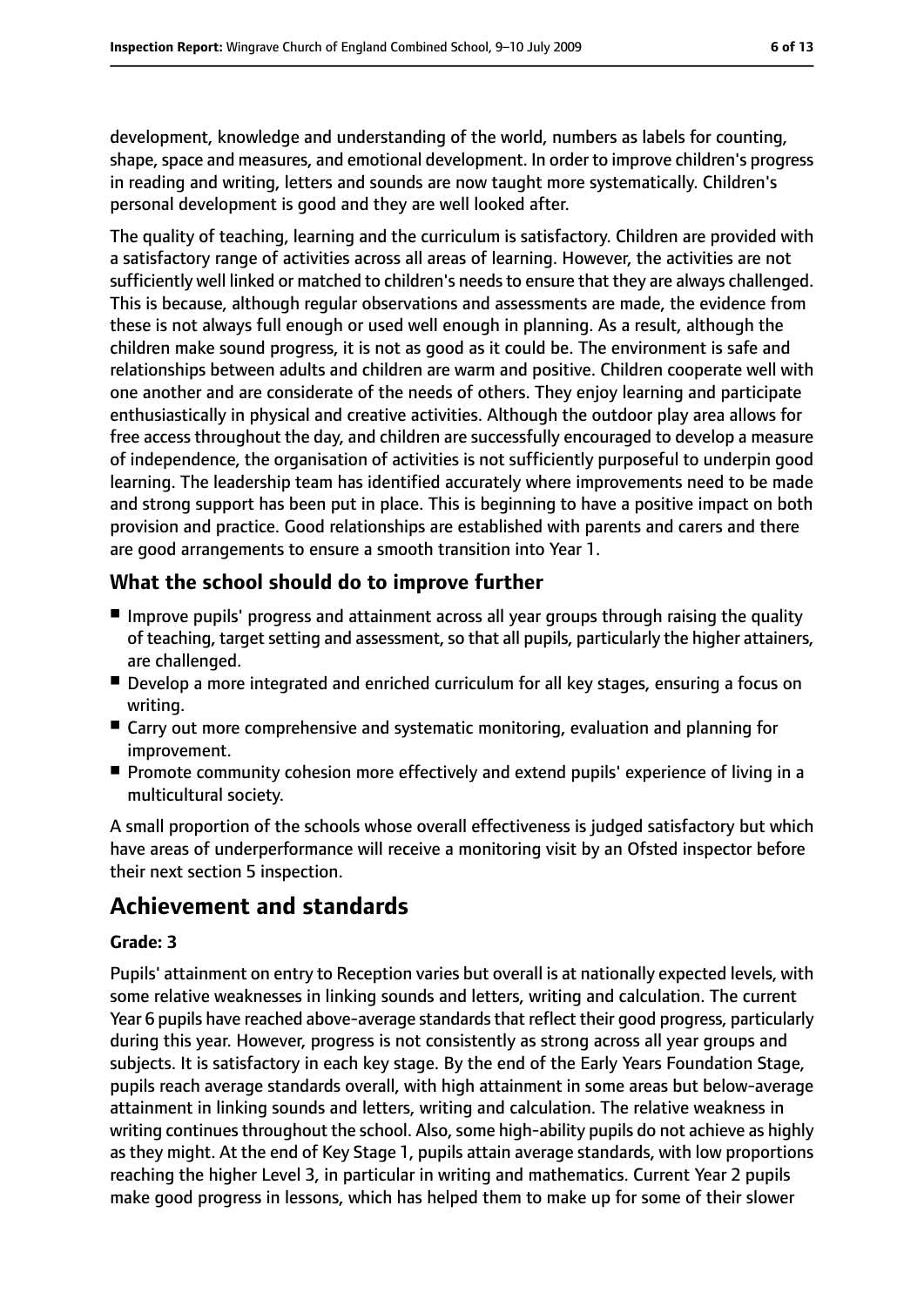progress last year. By the end of Year 4, standards are average in writing and above average in mathematics. Pupils with learning difficulties and/or disabilities are given good access to learning, so they make similar progress to their peers.

# **Personal development and well-being**

#### **Grade: 2**

Pupils are happy and considerate. They enjoy coming to school and their attendance is above the national average. Behaviour is good. Pupils are polite and courteous to each other, to staff and to visitors. They develop a good understanding of healthy eating and know the importance of exercise. Pupils say they feel safe and well cared for. Younger pupils speak highly of the older pupils who are buddies and confidently say, 'They are always around to help you.' Pupils' spiritual, moral and social development is good, although their cultural development is satisfactory. Their self-esteem is good and they have a clear understanding of right and wrong. Pupils are gaining knowledge of different cultures through activities in various subjects but their understanding of living in a culturally diverse Britain is underdeveloped. Pupils take on their responsibilities seriously as members of the school council and as helpers around the school. They are enthusiastic about taking part in local community events, such as the May Day celebrations, but they are not all involved enough in decision making in the school or in initiating contributions to the wider community. In some classes, pupils are developing independence effectively but this is inconsistent. Together with their satisfactory progress in numeracy, literacy, and information and communication technology (ICT), this prepares them satisfactorily for the future.

# **Quality of provision**

# **Teaching and learning**

#### **Grade: 3**

Satisfactory teaching enables pupils to make sound progress. Teaching quality varies between classes, with some that is consistently good or better but other teaching that is satisfactory or, occasionally, inadequate. The best teaching makes pupils think hard. It is exciting, well matched to pupils' needs and constantly adapted in response to the monitoring of pupils' progress during the lesson. It extends pupils' reasoning, develops their speaking and listening, and involves them well in self-assessment. In the satisfactory lessons, teachers explain clearly what pupils need to do so they are able to attempt the work. Nevertheless, pupils spend too long listening or are not given sufficiently collaborative or open tasks for them to develop independence. Activities do not always challenge all pupils and are sometimestoo easy for the highest attainers. Pupils work hard and behave well in lessons but sometimes they depend too much on the teacher, so do not push themselves to work things out or to try harder activities. While pupils have some targets stuck into their books, and are asked to check whether they have met any of them by the end of a unit of work, few refer to them as a matter of course to assess their current work or challenge themselves to do better. There are good relationships between teachers and pupils that successfully encourage pupils to give answers in class and to develop their confidence. Teaching assistants give well-planned support that motivates pupils and gives them access to the work. This is increasingly followed up with effective assessment and recording of what pupils have learnt.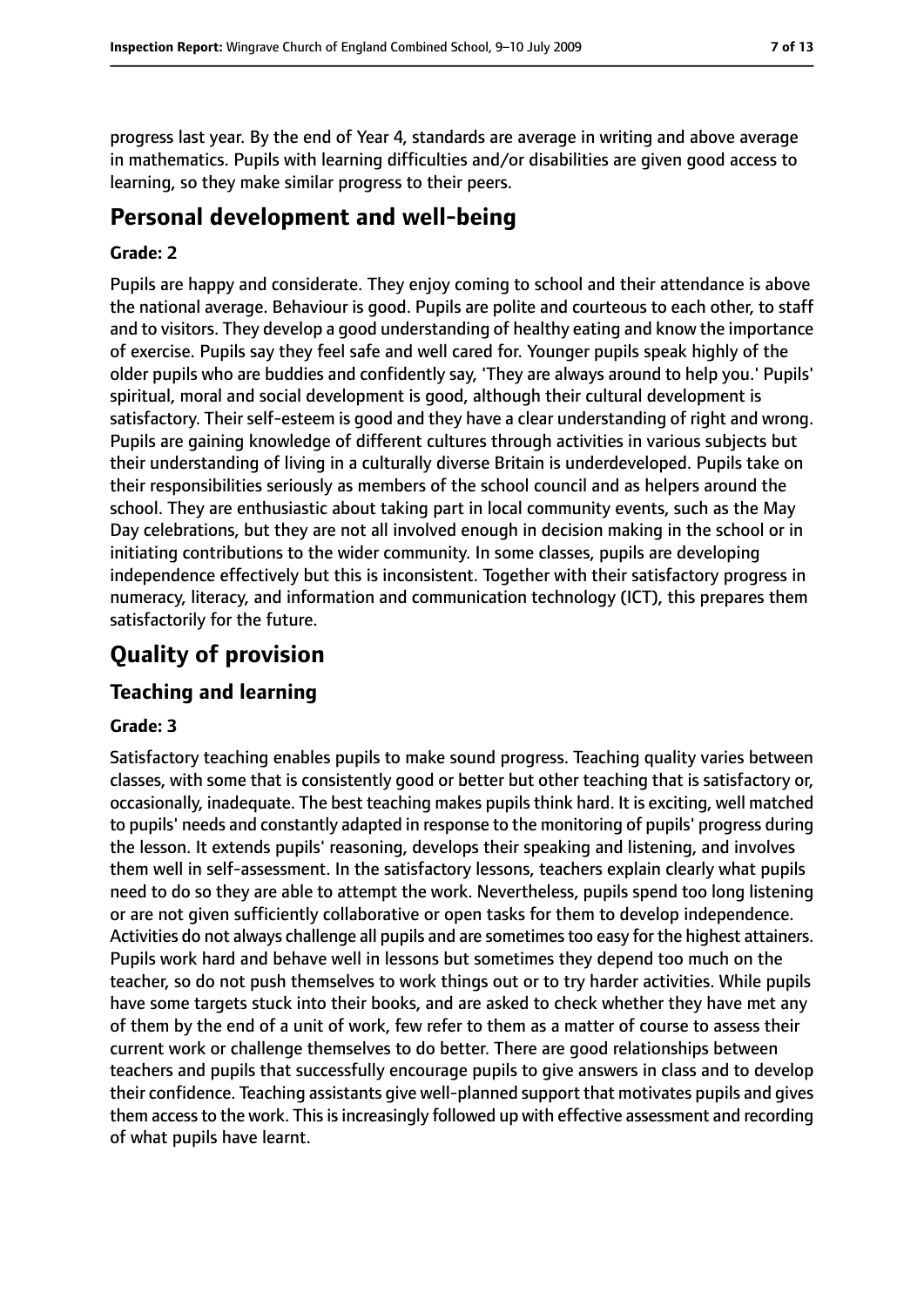#### **Curriculum and other activities**

#### **Grade: 3**

The curriculum is broad, balanced and meets requirements. Although there are some cross-curricular links, for example with ICT and between religious education and literacy, they are not a systematic part of the curriculum. The school has recognised the need to review the curriculum and monitor its delivery. The headteacher and senior management have made a start on reviewing how they ensure that pupils acquire skills methodically, and in small steps where appropriate, while linking core skills and subjects together in an interesting way. The sound provision in English, mathematics and science supports pupils in making satisfactory progress. There have been recent improvements in the teaching of phonics; however, there is a need for greater continuity with pre-school provision and more writing for a purpose. Pupils are made aware of how to keep themselves safe in lessons. The intervention for pupils who need additional support or are falling behind is matched appropriately to their needs. This enables some pupils to meet targets they may not otherwise meet, but provision for higher attainers is inconsistent. French is taught throughout the school. Pupils enjoy the visits they make and participating in African drumming. Nevertheless, there are too few opportunities for enrichment through visits, visitors and online links, for example with other schools, or to learn about the diverse range of cultures in Britain. Some displays help pupils learn through interaction, or by celebrating each other's work, but there is room for them to provide further support, for example by showing how work meets targets. Pupils enjoy the good range of clubs, such as cricket, animation and recorders, which are well attended.

#### **Care, guidance and support**

#### **Grade: 3**

The pastoral care and welfare of pupils are good. Policies and procedures for ensuring pupils' health and safety are comprehensive and diligently carried out. As a result, pupils feel safe. Safeguarding requirements are met and procedures for child protection are robust. Provision for vulnerable pupils and for those with learning difficulties and/or disabilities is well organised and effective. Good use is made of specialist outside agencies to give additional help to pupils and their families when this is necessary. Bullying has been diminished and the few cases are dealt with better than at the time of the last inspection. Care and support for transition into Reception is good.

There have been many improvements in assessment and the use of targets. Marking effectively informs pupils about what they have learnt and identifies some development areas, although these are not followed up systematically across the whole school. Pupils know their individual and group targets and make some assessments against them. In some classes, they are building their independence well through regular self-assessment. Nevertheless, the organisation of targets and use of diaries do not involve pupils frequently enough in ongoing assessment or pushing themselves to do better. Assessment and tracking of attainment in English and mathematics are increasingly accurate but remain areas for development, along with assessment of science and ICT, which have begun only recently.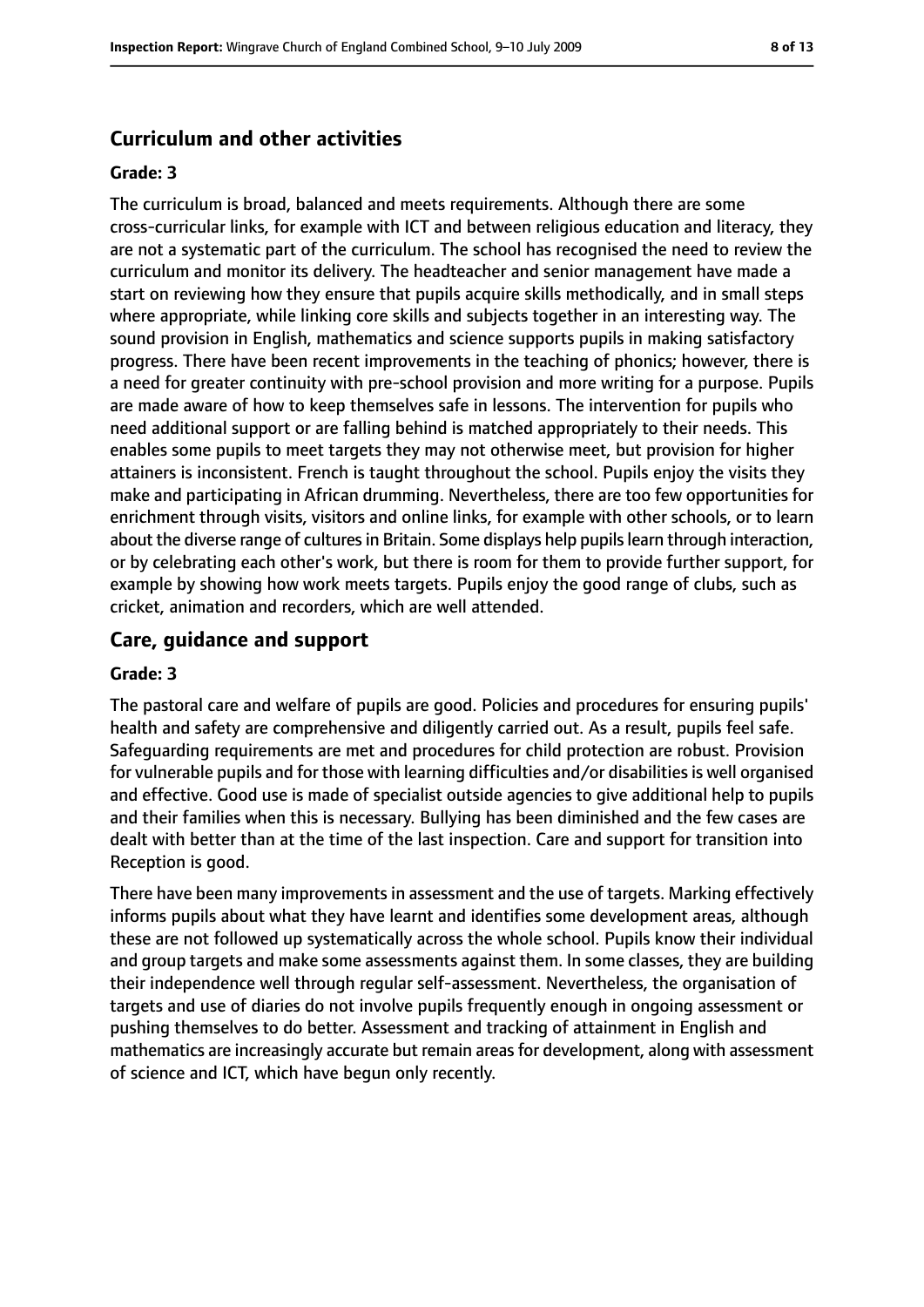### **Leadership and management**

#### **Grade: 3**

The headteacher has rapidly shared with staff and parents a vision for improvement and built well on the progress made under the acting headteacher. She has successfully engendered a team spirit, in which staff work together towards shared goals. Morale is good. The headteacher and senior leaders have made an accurate evaluation of the school's provision and gained a good understanding of its strengths and weaknesses. They monitor teaching accurately and this has led to improvement. Governors and senior leaders have a clear view of progress against the school's action plan, but this plan is restricted to the areas for improvement identified at the last inspection. Initial discussions with staff, parents and pupils have formed the basis of the emerging school development plan, but there is no systematic cycle for monitoring, evaluating and planning or for evaluating the impact of interventions. The school's inclusive ethos successfully supports pupils. The school is at an early stage of its work on promoting community cohesion acrossthe three strands of faith, ethnicity and culture, and socio-economic circumstances. Its action plan is suitable for its pupils, to ensure they develop their experience of interacting with others from different backgrounds.

Governors have good knowledge of the school and work closely with the headteacher and senior leaders. They have developed their role well. They use first-hand evidence, collected through observation and by speaking with pupils and staff, to support and challenge the school well. They monitor very closely the improvement on areas in the school's action plan. They keep a close eye on policies but there are some reporting requirements that are not fully in place.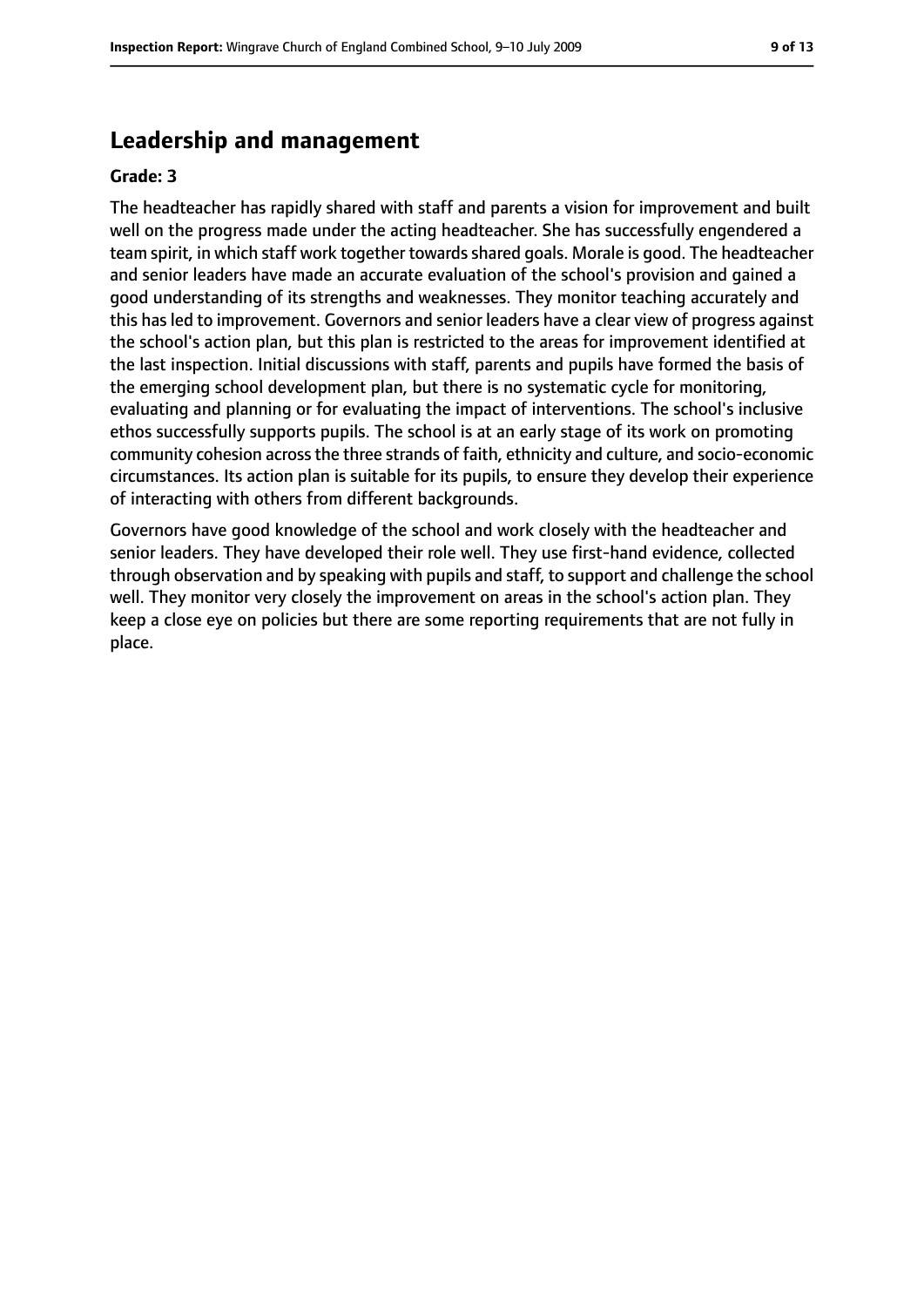**Any complaints about the inspection or the report should be made following the procedures set out in the guidance 'Complaints about school inspection', which is available from Ofsted's website: www.ofsted.gov.uk.**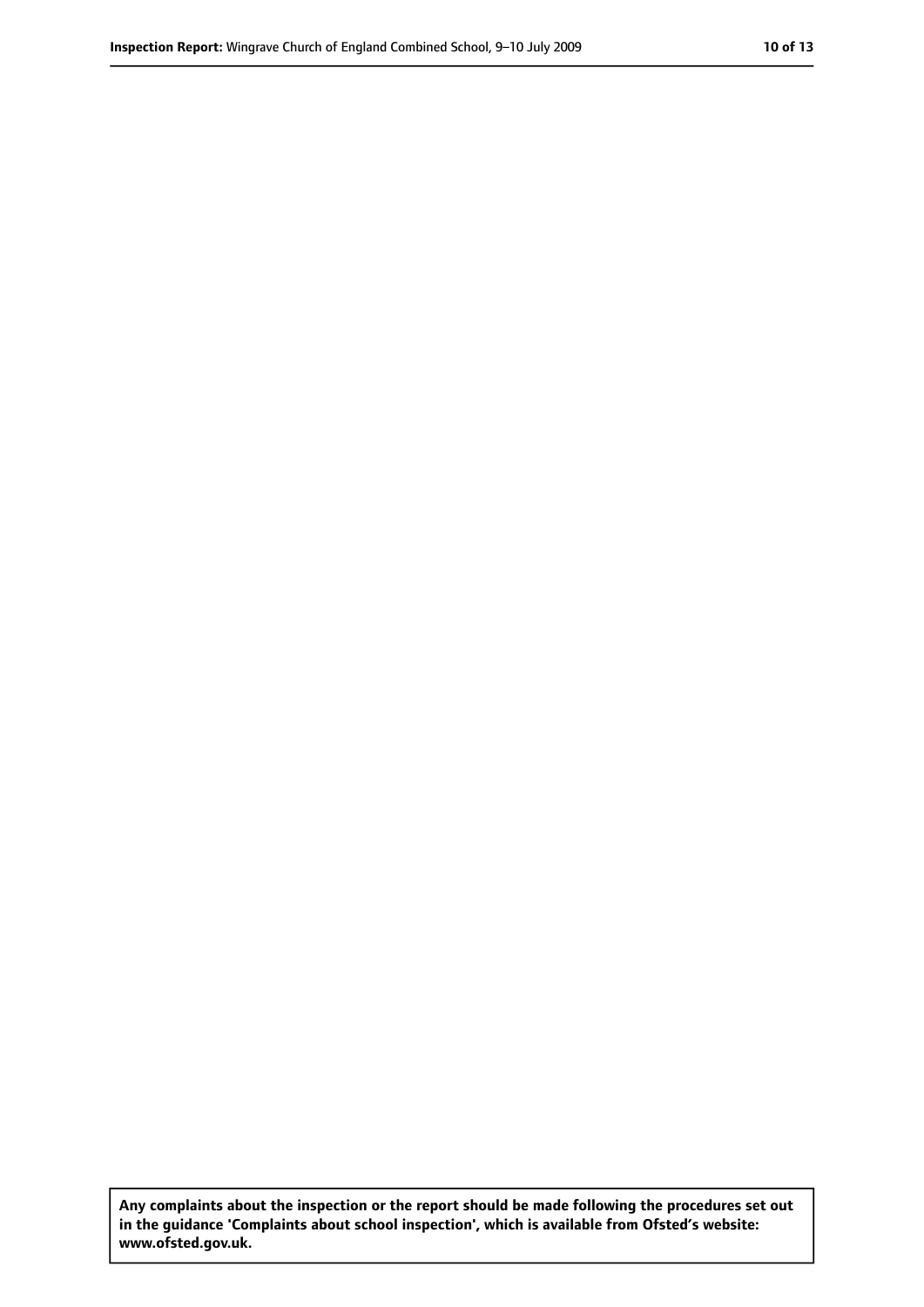# **Inspection judgements**

| Key to judgements: grade 1 is outstanding, grade 2 good, grade 3 satisfactory, and | <b>School</b> |
|------------------------------------------------------------------------------------|---------------|
| arade 4 inadequate                                                                 | Overall       |

### **Overall effectiveness**

| How effective, efficient and inclusive is the provision of<br>education, integrated care and any extended services in meeting the<br>needs of learners? |     |
|---------------------------------------------------------------------------------------------------------------------------------------------------------|-----|
| Effective steps have been taken to promote improvement since the last<br>inspection                                                                     | Yes |
| How well does the school work in partnership with others to promote learners'<br>well being?                                                            |     |
| The capacity to make any necessary improvements                                                                                                         |     |

# **Effectiveness of the Early Years Foundation Stage**

| How effective is the provision in meeting the needs of children in the<br><b>EYFS?</b>       |  |
|----------------------------------------------------------------------------------------------|--|
| How well do children in the EYFS achieve?                                                    |  |
| How good are the overall personal development and well-being of the children<br>in the EYFS? |  |
| How effectively are children in the EYFS helped to learn and develop?                        |  |
| How effectively is the welfare of children in the EYFS promoted?                             |  |
| How effectively is provision in the EYFS led and managed?                                    |  |

# **Achievement and standards**

| How well do learners achieve?                                                                               |  |
|-------------------------------------------------------------------------------------------------------------|--|
| The standards <sup>1</sup> reached by learners                                                              |  |
| How well learners make progress, taking account of any significant variations<br>between groups of learners |  |
| How well learners with learning difficulties and/or disabilities make progress                              |  |

# **Annex A**

<sup>&</sup>lt;sup>1</sup>Grade 1 - Exceptionally and consistently high; Grade 2 - Generally above average with none significantly below average; Grade 3 - Broadly average to below average; Grade 4 - Exceptionally low.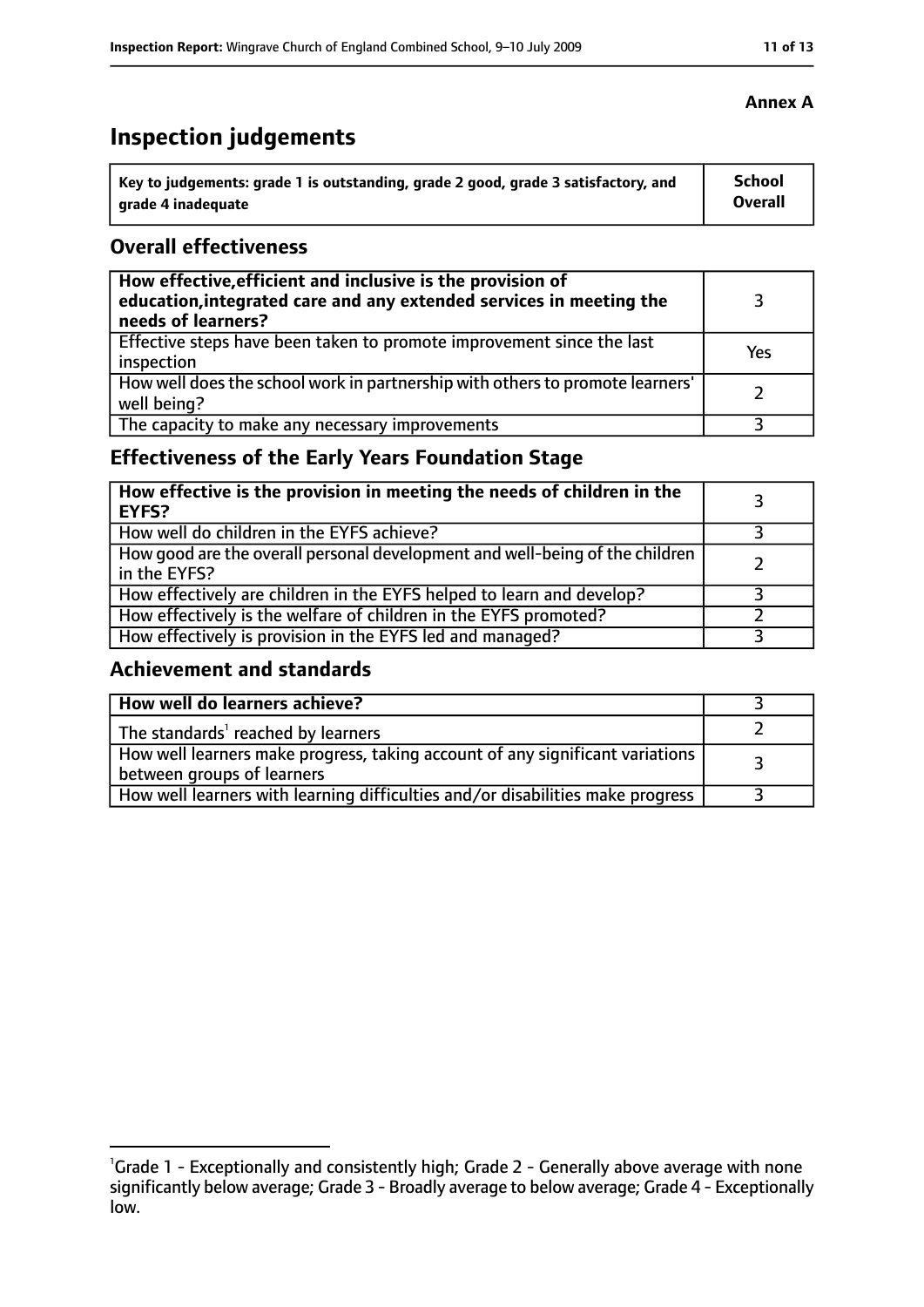# **Personal development and well-being**

| How good are the overall personal development and well-being of the<br>learners?                                 |  |
|------------------------------------------------------------------------------------------------------------------|--|
| The extent of learners' spiritual, moral, social and cultural development                                        |  |
| The extent to which learners adopt healthy lifestyles                                                            |  |
| The extent to which learners adopt safe practices                                                                |  |
| The extent to which learners enjoy their education                                                               |  |
| The attendance of learners                                                                                       |  |
| The behaviour of learners                                                                                        |  |
| The extent to which learners make a positive contribution to the community                                       |  |
| How well learners develop workplace and other skills that will contribute to<br>their future economic well-being |  |

# **The quality of provision**

| How effective are teaching and learning in meeting the full range of<br>learners' needs?              |  |
|-------------------------------------------------------------------------------------------------------|--|
| How well do the curriculum and other activities meet the range of needs and<br>interests of learners? |  |
| How well are learners cared for, quided and supported?                                                |  |

# **Leadership and management**

| How effective are leadership and management in raising achievement<br>and supporting all learners?                                              |           |
|-------------------------------------------------------------------------------------------------------------------------------------------------|-----------|
| How effectively leaders and managers at all levels set clear direction leading<br>to improvement and promote high quality of care and education |           |
| How effectively leaders and managers use challenging targets to raise standards                                                                 | 3         |
| The effectiveness of the school's self-evaluation                                                                                               | 3         |
| How well equality of opportunity is promoted and discrimination eliminated                                                                      | 3         |
| How well does the school contribute to community cohesion?                                                                                      | 3         |
| How effectively and efficiently resources, including staff, are deployed to<br>achieve value for money                                          | 3         |
| The extent to which governors and other supervisory boards discharge their<br>responsibilities                                                  |           |
| Do procedures for safequarding learners meet current government<br>requirements?                                                                | Yes       |
| Does this school require special measures?                                                                                                      | No        |
| Does this school require a notice to improve?                                                                                                   | <b>No</b> |